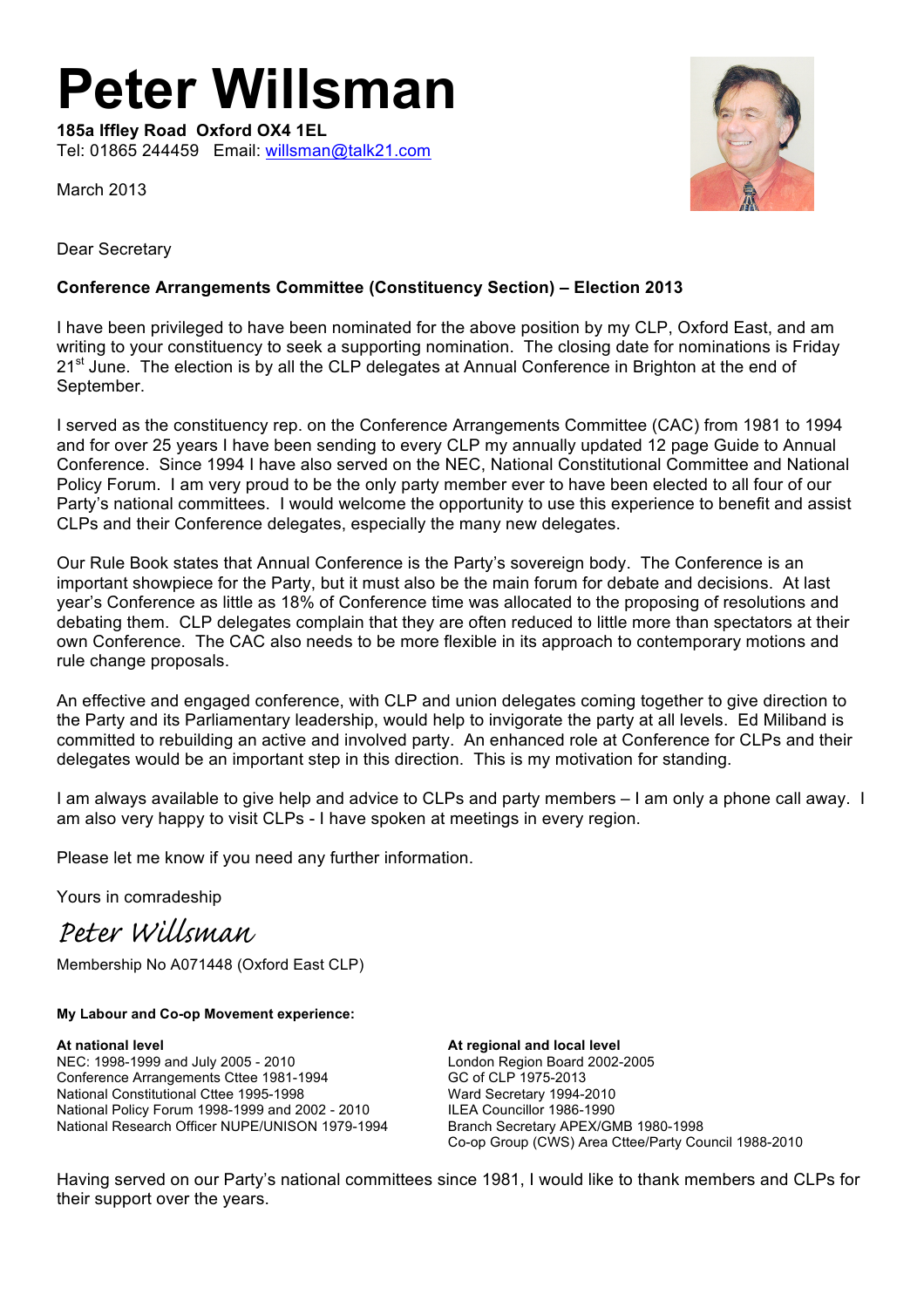## **Katy Clark MP**

45 New Street **Stevenston** Ayrshire Scotland KA20 3HD Mobile 07914 311929 Email katy.clark1@btinternet.com Twitter @KatyClarkMP



May 2013

Dear Secretary

I am writing to ask for your support to stand for the Conference Arrangements Committee and to ask that your Constituency provide me with a supporting nomination. The closing date for nominations is Friday 21 June and the election is by all CLP delegates at the Annual Conference in Brighton.

I am standing because members need a far stronger voice in our Party. Too many CLPs no longer attend Conference because they don't see the point. Yes Conference should be a showcase for our Party and a chance to sell ourselves. But it has to be more than a PR event. There must be more opportunity for debate and members must feel that they can influence policy. CLPs, unions and the affiliated societies should be far more involved in our decision making and Conference must be a place where that happens. One of my aims would be to try and ensure that more ordinary members get to contribute in the main debates.

I was elected as the Labour MP for North Ayrshire and Arran in 2005 and am a member of the Scottish Constituency of Cunningham North CLP. We need to make sure that all parts of the country are represented in our democratic structures.

Before becoming an MP I worked for UNISON so have an understanding of union issues. I am still a member of UNISON as well as the GMB and CWU. I am also a member of the Cooperative Party.

I very much hope your CLP is attending Conference but hope you will consider nominating me whether you decide to attend or not.

With very best wishes,

*Katy Clark*

Katy Clark MP North Ayrshire and Arran

Membership number A533963